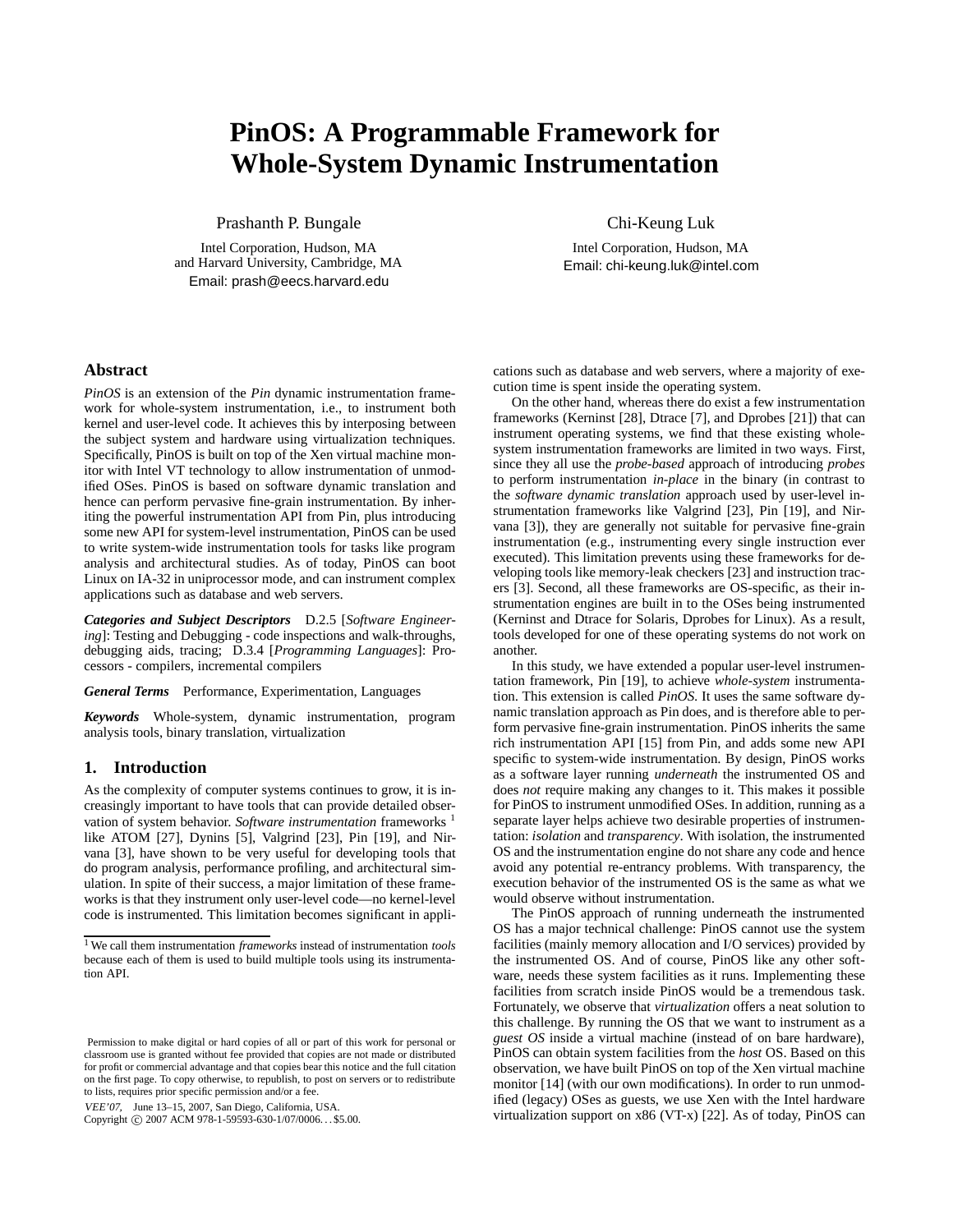```
FILE * trace;
// Print a memory write record
VOID RecordMemWrite(VOID * ip,
    VOID * va, VOID * pa, UINT32 size)
{
    Host_fprintf(trace,"%p: W %p %p %d\n",
                        ip, va, pa, size);
}
// Called for every instruction
VOID Instruction(INS ins, VOID *v)
{
    if (INS_IsMemoryWrite(ins))
        INS_InsertCall(
            ins, IPOINT_BEFORE,
            AFUNPTR(RecordMemWrite),
            IARG_INST_PTR, IARG_MEMORYWRITE_VA,
            IARG_MEMORYWRITE_PA,
            IARG_MEMORYWRITE_SIZE, IARG_END);
}
int main(int argc, char *argv[])
{
    PIN_Init(argc, argv);
    trace = Host_fopen("atrace.out", "w");
    INS_AddInstrumentFunction(Instruction, 0);
    // Never returns
    PIN_StartProgram();
    return 0;
}
```
**Figure 1.** A Pintool for tracing memory writes with PinOS.

instrument unmodified IA32 Linux guests running inside Xen, including instrumenting the entire booting process and real-life applications like database and web servers. We are also planning to instrument Windows guests in the future.

This paper focuses on the design and implementation issues we have encountered in the project and our solutions to them. We begin with a simple PinOS tool in Section 2. Section 3 gives a highlevel overview of the PinOS architecture. We then dive into the design issues of the two portions of PinOS: the VMM driver in Section 4, followed by the instrumentation layer in Section 5. To demonstrate the practicality of PinOS, we have ported two popular instrumentation tools (one is a code profiler and another is a cache simulator) from Pin to PinOS, and we present the results of using these tools in Section 6. We relate our work to others' in Section 7 and conclude in Section 8.

# **2. A Sample PinOS Tool**

Prior to discussing how PinOS works, we give a brief introduction to the PinOS instrumentation API through a simple example. PinOS inherits the same API from Pin, which allow a tool to observe all the architectural state of the instrumented system, including the contents of registers, memory, and control flow. In addition, it provides new API for whole-system instrumentation, such as physical addresses of memory accesses and callbacks for events like page faults and interrupts. Following the ATOM [27] model, a Pintool is a C/C++ program with two sets of procedures added for instrumentation. One set is called *analysis routines*, which define what to do with instrumentation, while the other set is called *instrumentation routines*, which determine where to place calls to analysis routines. The arguments to analysis routines can be architectural state or constants.



**Figure 2.** PinOS Architecture

Figure 1 lists the code of a Pintool that traces both the virtual and physical addresses and size of every memory write executed on the system. The main procedure initializes PinOS and opens a file on the *host OS* via Host fopen to hold the tracing file. Writing results on the host OS instead of the guest OS helps achieve instrumentation isolation and transparency. We then register the procedure called Instruction, and tell PinOS to start executing the system. Whenever a memory write instruction is encountered the first time, PinOS inserts a call to RecordMemWrite *before* the instruction (specified by the argument IPOINT BEFORE to INS InsertCall), passing the instruction pointer (specified by IARG INST PTR), virtual address and physical address for the memory operation (specified by IARG MEMORYWRITE VA and IARG MEMORYWRITE PA, respectively), and number of bytes written (specified by IARG MEMORYWRITE SIZE). Every time an instruction that writes memory executes, it calls RecordMemWrite and records information in the trace file on the host OS via Host fprintf.

Note that the user-level Pin version of the above Pintool is nearly identical to the PinOS version except that file I/O functions are replaced by the corresponding Host xxx functions and that IARG MEMORYWRITE PA is only available in PinOS. This demonstrates the ease of porting existing tools from Pin to PinOS.

## **3. Architecture**

As PinOS strives to observe and instrument every instruction executed in a subject system, it must interpose between the subject operating system and the underlying hardware. We use virtualization technology to introduce the PinOS layer below the guest system layer. Figure 2 illustrates the architecture of the PinOS framework. We run a modified version of the Xen [14] virtual machine monitor (VMM) on bare hardware. In order to run *unmodified* guest operating systems, the hardware itself must be equipped with Intel's hardware virtualization support on x86 (VT-x).

In Xen terminology, virtual machines are called domains; there exists one privileged virtual machine called the *host domain* or *Dom0*, and all other virtual machines are called *guest domains* or *DomU*. We run the subject system, including its operating system and all its applications in a guest domain. Inside this guest domain, we transparently inject PinOS underneath the subject operating system, so that PinOS will be in a position to observe every instruction ever executed in the subject system.

We picked Xen for several compelling reasons: it is a robust, widely-deployed, simple and efficient VMM; it is available via an open-source license; last, but not the least, it provides debugging support for our development efforts. We introduce a PinOS driver inside the Xen VMM by modifying Xen. In this driver, in addition to introducing new hypercalls (i.e., calls into Xen VMM) for PinOS's own use, we exploit a lot of the support that is already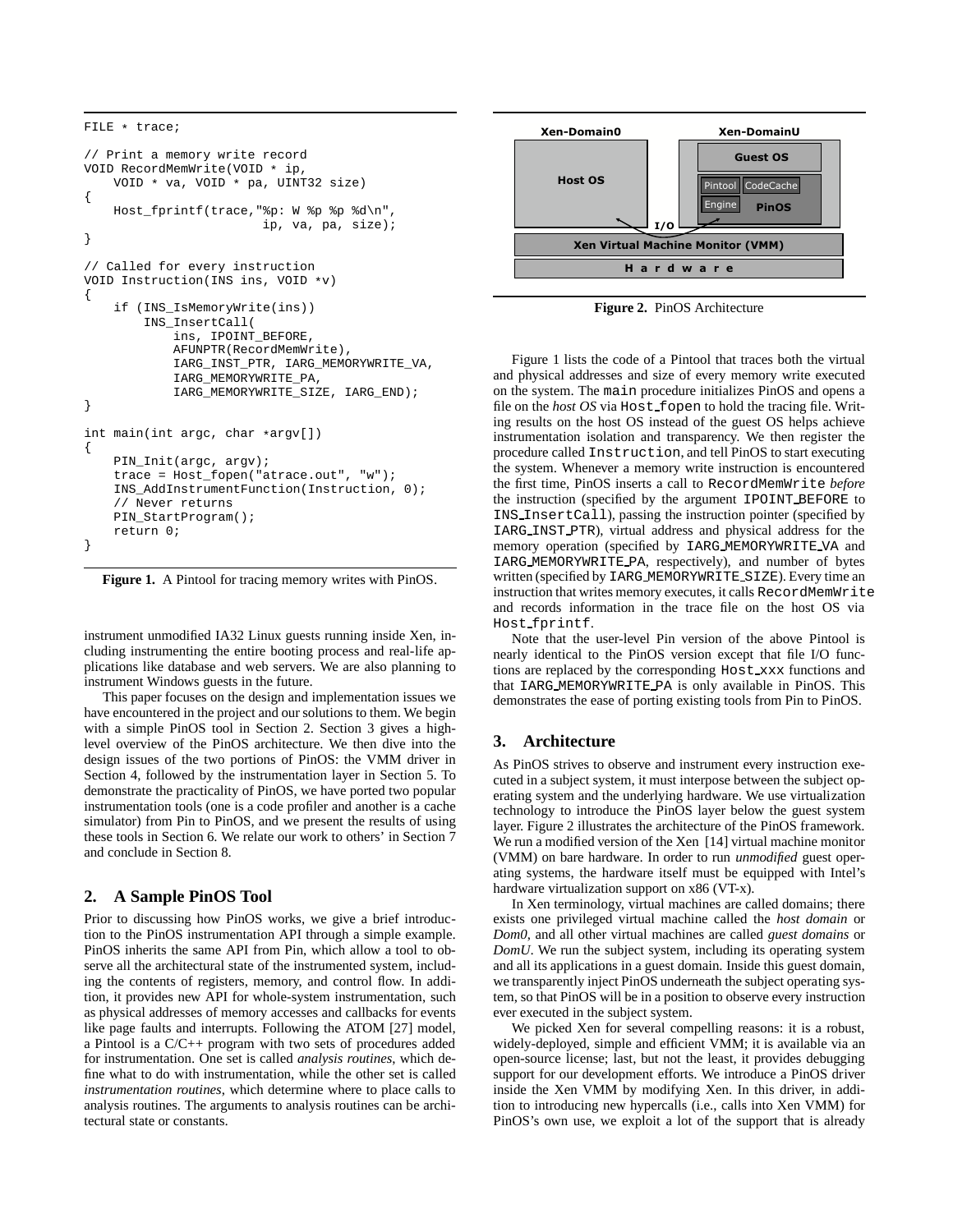implemented in Xen (such as shadow paging and I/O request redirection [14]) and we adapt them for our purposes.

On top of Xen is the PinOS instrumentation layer, which consists of three major components: *Code Cache*, *Instrumentation Engine*, and *Pintool*. PinOS maintains a cache of guest code translations in the code cache component. The technique of *software dynamic translation* is employed to achieve two goals:

- *Always maintain control*: Every control-transfer instruction is translated so that control is either transferred to an existing translated version of the target in the code cache or to the instrumentation engine so that the target can be translated and put into the code cache.
- *Perform instrumentation*: As new code is encountered and translated, the user-programmed Pintool performs the specified instrumentation on the guest code. For instance, a Pintool may demand the instrumentation of every memory load and store instruction in order to simulate cache behavior.

The execution of PinOS-based instrumentation takes the form of an infinite loop of alternating executions of the instrumentation engine and the code cache. The instrumentation engine is responsible for code compilation, code cache maintenance, instruction emulation, invocation of instrumentation routines in the Pintool, etc. The code cache executes translated guest code and also appropriately invokes user-provided analysis routines.

Pin [19] compiles from the given ISA directly into the same ISA (i.e., IA32 to IA32) without going through an intermediate format, and the compiled code is stored in a software-based code cache. Only code residing in the code cache is executed – the original code is never executed. An application is compiled one trace at a time. A trace is a straight-line sequence of instructions which terminates at one of the conditions: (i) an *unconditional* control transfer (branch, call, or return), (ii) a pre-defined number of *conditional* control transfers, or (iii) a pre-defined number of instructions have been fetched in the trace. In addition to the last exit, a trace may have multiple side-exits (the conditional control transfers). Each exit initially branches to a *stub*, which re-directs the control to the engine. The engine determines the target address (which is statically unknown for indirect control transfers), generates a new trace for the target if it has not been generated before, and resumes the execution at the target trace. PinOS retains the compilation techniques that Pin uses including techniques to improve the quality of translated code, such as trace linking, register re-allocation, and inlining analysis routines [19].

Finally, we considered other architectural alternatives for PinOS. The main design question is *where* the PinOS instrumentation layer should be placed with respect to the Xen VMM. Options include putting PinOS as part of the VMM, in the same domain as the guest OS (i.e. the current design), or in another domain. We chose the current design for three reasons: (1) it matches the existing design of user-level Pin so that we do not have to significantly restructure our code, (2) it potentially has better performance because the guest OS and PinOS sit in the same domain, hence minimizing cross-domain operations, and (3) separating PinOS instrumentation from the Xen VMM makes it easier to port PinOS to another VMM in the future.

# **4. VMM Driver**

We introduce a PinOS driver inside the Xen VMM by modifying Xen to provide PinOS four main functionalities: memory stealing, attach/detach, I/O services, and time virtualization. We discuss these design issues in this section.



**Figure 3.** Our memory stealing technique.  $V_0$  to  $V_n$  are virtual pages on the guest;  $P_0$  to  $P_i$  are physical pages on the guest;  $M_0$  to  $M_n$  are physical pages on the host (also known as machine pages).

#### **4.1 Memory Stealing**

PinOS requires its own memory for several purposes: the code cache, PinOS executable, stack and heap, and I/O buffers. PinOS needs to steal both physical memory pages and a part of the virtual address space from the guest in order to operate within the guest domain.

In a Xen system, the VMM maintains a shadow of the virtual machine's memory-management data structure, called the *shadow page table* so that it can control which pages of the machine's memory are available to the virtual machine. Thus there are two layers of physical pages: *guest-physical* pages and *machine pages*. The guest domain's page table maps virtual pages to guest-physical pages, i.e., to what it *thinks* are physical pages. The hardware uses Xen's shadow page table for memory address translation so that the VMM can always control what memory each virtual machine is using. Xen assigns real machine pages to guest-physical pages, and the shadow page table takes care of mapping virtual pages directly to machine pages. One such shadow page table is maintained for every guest address space encountered.

We exploit Xen's shadow paging to achieve memory stealing for PinOS. To steal *physical* memory, we modify Xen to preallocate a separate range of machine pages for PinOS. These pages are unknown to the guest operating system, thus are completely transparently stolen.

We also need to steal some portion of the guest *virtual* address space. Our current strategy is to statically steal part of the guest's kernel address space (to minimize chances of conflicts), and to detect and report any guest OS mapping activity in the stolen space. We modify Xen to add, in the shadow page table, mappings from these stolen virtual pages to the pre-allocated machine pages. Again, these mappings have to be propagated to every shadow page table used by Xen. Our scheme is illustrated in Figure 3, where  $M_k$  to  $M_n$  are the pre-allocated machine pages on the host for PinOS and  $V_k$  to  $V_n$  are the virtual pages we steal from the guest. We have not encountered any address space conflicts so far with this strategy. In the future, it may be desirable to have a more dynamic approach of *relocating* the stolen address space portion as per dynamic availability, although we don't expect this to be much of an issue with 64-bit address spaces.

## **4.2 Attach / Detach**

PinOS can be enabled on the *entire run* of a guest system. However, PinOS also has the ability to attach itself to a running guest system only when the user is interested in performing instrumentation and to detach subsequently. This facility has two major advantages: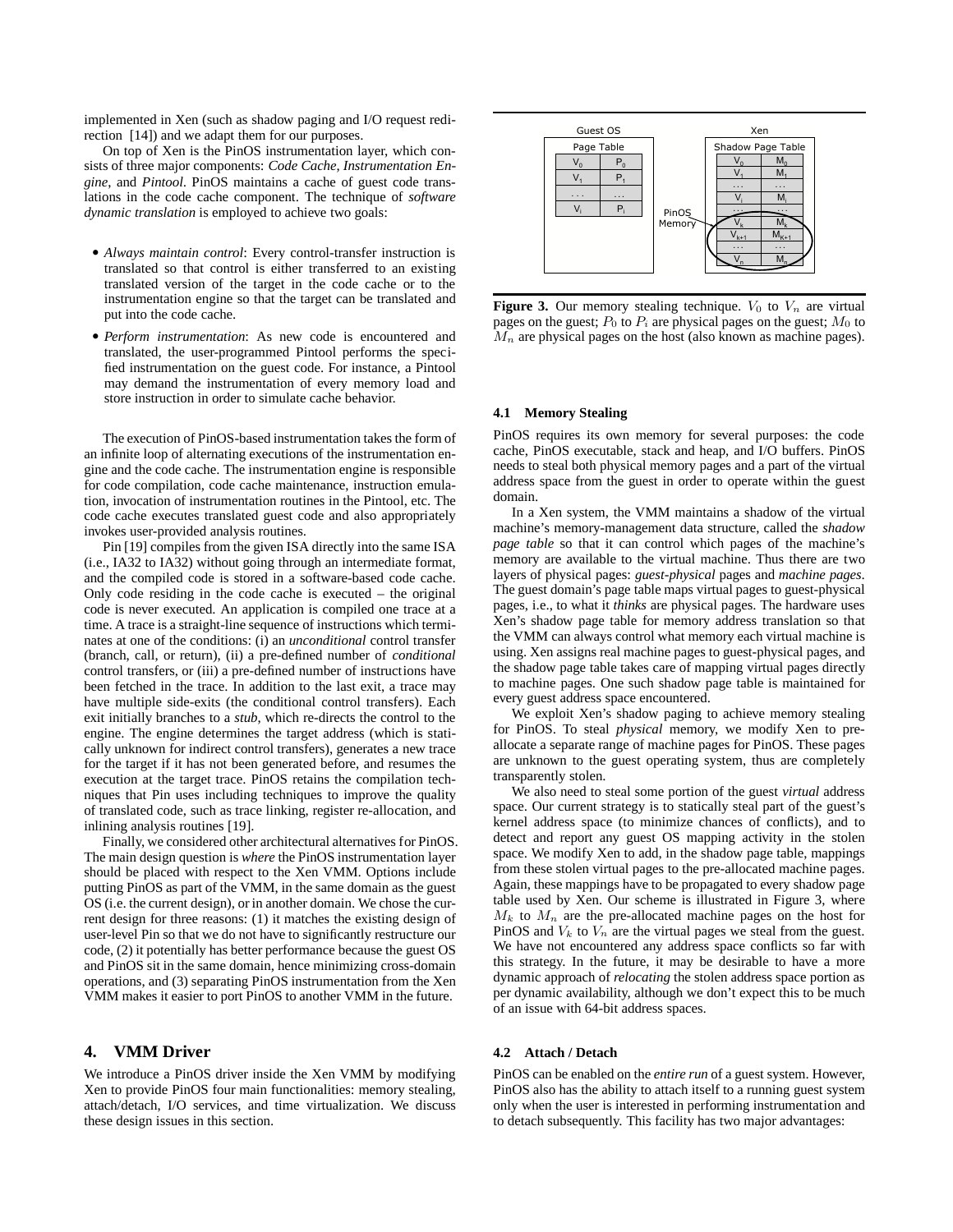- The user can avoid the overhead of PinOS being active during OS boot and shutdown every time she wants to perform wholesystem instrumentation on an application run.
- Enabling PinOS on the entire run of the guest system may pollute the instrumentation data collection, or at the very least, may require resetting of instrumentation data collection.

We add hypercalls in Xen to support PinOS attach and detach functionality. Upon an attach request hypercall, typically made through a tool provided on the host operating system, we perform the following steps:

- 1. Save key parts of processor state of the '*attachee*' guest domain into virtual state maintained by PinOS. The processor state here includes, in addition to the basic state such as general purpose registers, instruction pointer, stack pointer, etc., all the state that PinOS further virtualizes within the Xen guest domain such as the segmentation state, interrupt descriptor table, etc.
- 2. Set the guest domain state to the initial state of PinOS so that PinOS hijacks control upon execution of that guest domain.
- 3. Upon gaining control, PinOS starts instrumenting the guest system from the current program counter (PC), i.e., the PC at which attach was performed.

The reading and writing of guest domain state above may involve some hidden processor state, i.e., processor registers that are not visible at the ISA interface. A typical example of such state is the segment descriptor cache maintained alongside each segment register. To overcome this challenge, we exploit Intel VT support, which essentially makes these invisible registers visible to the VMM.

Detach is implemented similarly where the guest domain state is restored with the virtual guest system state that PinOS maintains so that execution can continue natively without the involvement of PinOS.

## **4.3 I/O Services**

PinOS requires I/O services for two purposes: one is to generate log files for debugging and the other is to provide file I/O operations to Pintools. As illustrated in Figure 2, PinOS routes all its I/O requests to the host OS, which actually performs the requests and then sends the results back to PinOS. We set up a daemon process on the host domain (i.e. Domain-0 in Figure 2) to periodically poll and process requests from PinOS. The channels between the host and guest domains are implemented via memory regions that are mapped into both domains.

#### **4.4 Time Virtualization**

Depending on the kind of instrumentation being performed by PinOS tools, the run-time instrumentation overhead could be significant. Sometimes, this could slow down the guest system to an extent that the guest will complain about "timeout". Our current strategy is to reduce the Virtual Programmable Interrupt Timer (VPIT) frequency delivered to the guest from Xen by 20x (the VPIT is a compile-time constant in Xen). While this strategy works for the PinOS tools that we currently have, we realize that an adaptive scheme would be needed once we have more tools with a wider range of instrumentation overheads. This is currently ongoing work.

## **5. Instrumentation Layer**

This section discusses design issues relating to the instrumentation layer introduced by PinOS beneath the guest OS in a guest domain. We describe the modifications we made to user-level Pin for system-wide instrumentation along the way.



**Figure 4.** A problem in the  $\langle VA, PA \rangle$  code-cache indexing scheme with trace linking.



**Figure 5.** Using a run-time physical-address test solves the problem in Figure 4.

#### **5.1 Code Cache Indexing and Sharing**

All existing user-level instrumentation frameworks, including Pin, use application *virtual addresses* to index their code caches. However, for system-wide instrumentation, virtual addresses alone are insufficient to distinguish code as different applications may be assigned the same virtual addresses in different address spaces. Therefore, code-cache indexing in PinOS needs a new scheme that can differentiate address spaces. We have studied two such schemes described below.

The first scheme uses the Virtual Address (VA) and *Address-Space Identifier (ASID)* pair as the code-cache index (denoted as  $\langle VA, ASID \rangle$ ). On the x86 architecture, the ASID is the physical address of the page table used by the current process and is always stored in the control register cr3. The main advantage of this scheme is the ease of implementation (as the ASID can be obtained by simply reading cr3), while the main disadvantage is that the code cache cannot be shared among address spaces. Thus, the same code has to be retranslated over and over again in different address spaces, incurring unnecessary run-time and code-cache space overhead.

The second scheme uses the Virtual Address and *Physical Address (PA)* pair as the code-cache index (denoted as  $\langle VA, PA \rangle$ ). Compared against the  $\langle VA, ASID \rangle$  scheme, this scheme allows sharing the code cache among address spaces as long as the  $\langle VA, PA \rangle$  remain the same in different address spaces, which is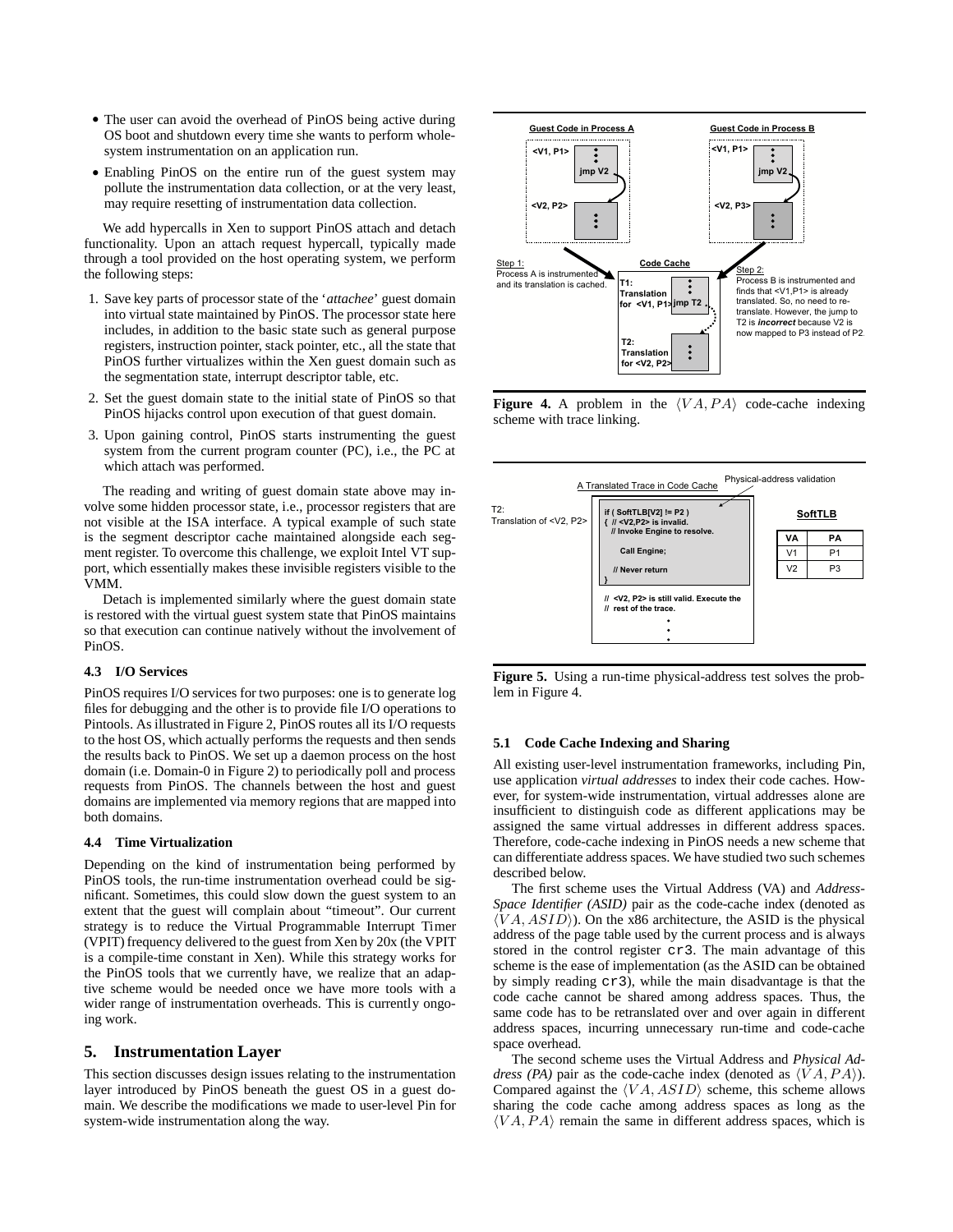

**Figure 6.** Execution time and code cache space comparison of the two indexing schemes (data based on PinOS using these two schemes to boot FC4 Linux).

the case for most kernel-level code (e.g., interrupt handlers, schedulers etc). Nevertheless, this scheme has the following technical challenges.

First, we need a way to get physical addresses efficiently. While we can always make a hypercall to Xen to get the physical address from a virtual address, it is too expensive to do this frequently as each hypercall takes several thousand cycles in the current Xen/VT implementation. We address this challenge by maintaining a Software TLB (called *SoftTLB*) inside PinOS which caches the VA-to-PA mappings of code that PinOS has translated. The SoftTLB is kept coherent using the techniques described in Section 5.4. As a result, most requests of getting physical address translation are satisfied by the SoftTLB; we only need call Xen on SoftTLB misses.

The second challenge of the  $\langle VA, PA \rangle$  scheme is its interaction with *trace linking* [1], an optimization used in almost every dynamic binary translator. Trace linking allows jumping from one trace in the code cache to another without going through the instrumentation engine and hence improves performance. The problematic interaction is illustrated using the example in Figure 4. Process A is first executed, and the translations based on the mappings  $\langle V1, P1 \rangle$  and  $\langle V2, P2 \rangle$  are generated in the code cache as T1 and T2, respectively. Trace linking connects T1 and T2 via a direct jump. Later on, Process B is executed and its corresponding page mappings are  $\langle V_1, P_1 \rangle$  and  $\langle V_2, P_3 \rangle$ . Since the translation of  $\langle V_1, P_1 \rangle$  is already cached, there is no need to re-translate this trace, and so we execute T1 out of the code cache directly. However, as V2 is now mapped to P3 instead of P2, the jump from T1 to T2 is wrong. Instead, we should generate a new translation for  $\langle V2, P3 \rangle$  and transfer control to it after executing T1.

To solve this problem, we add a run-time test at the entry of each trace to validate the physical address upon which the generation of that particular trace relied. The trace is used only if the actual physical address matches the assumed physical address. How this technique solves the problem in Figure 4 is illustrated in Figure 5, where a physical-address validation test is added to the entry of trace T2. The guest page mappings of Process B are shown in the SoftTLB. In this case, since the assumed physical address (P2) is not equal to the actual physical address (P3), the test will fail and we will enter the instrumentation engine, which will in turn transfer control to a trace corresponding to  $\langle V_2, P_3 \rangle$ .

We have implemented both the  $\langle VA, ASID \rangle$  and  $\langle VA, PA \rangle$ schemes, and measured their effectiveness in terms of run-time overhead and code-cache space consumed. Figure 6 shows how much time and code-cache space PinOS takes to boot FC4 Linux under each scheme (the machine used is the "Setup A" described in Table 1). The  $\langle VA, PA \rangle$  scheme is the obvious winner as it is faster by 6 times and generates 20 times less code than the  $\langle VA, ASID \rangle$ scheme. These results clearly demonstrate the importance of sharing code cache among address spaces.

## **5.2 Interrupt and Exception Emulation**

Interrupts and exceptions are emulated in PinOS for two reasons. The first reason is to ensure that PinOS maintains full control of the guest. For instance, if we do not emulate interrupts, PinOS will lose control after process preemption, which is typically triggered by timer interrupts. The second reason is for instrumentation transparency. For instance, a guest interrupt handler can inspect some registers to tell what the current thread is. PinOS has to present the guest register context (not the hardware register context) to the guest interrupt handler in order for it to find the correct thread.

To emulate interrupts and exceptions, PinOS first installs its own interrupt/exception handlers in the Interrupt Descriptor Table (IDT) so that all interrupts and exceptions are intercepted. Then interrupts and exceptions are handled using different approaches, as explained below.

#### **5.2.1 Interrupt Emulation**

Interrupts are *asynchronous* in nature—they could happen at any time during the execution. The most common ones are timer interrupts. The issue with interrupts is that they could happen while we are executing something other than the guest code (e.g., we may be executing the instrumentation engine or the Pintool when a timer interrupt happens). We therefore cannot deliver the interrupt at those points. Moreover, we cannot simply present to the guest interrupt handler the hardware register context when the interrupt happened; instead, we must present a valid guest register context (these two contexts are different because the hardware executes code-cache traces which are positioned at different addresses than the original guest code). Therefore, when we receive an interrupt, we put it on to a queue instead of delivering it to the guest immediately. We also add a run-time test at the entry of each trace to check if the queue has any pending interrupt. When a trace, say T, is executed out of the code cache and there is a pending interrupt, the run-time test will return true. We will call the engine to instrument the guest handler for that pending interrupt. We present the guest register context at the entry of  $T$  to the guest interrupt handler, effectively creating an illusion that the interrupt happened at the entry of T. Finally, we transfer control to the instrumented handler.

#### **5.2.2 Exception Emulation**

Unlike interrupts, exceptions are *synchronous*—they cannot be delayed and must be handled immediately. The most common exceptions are page faults. Guest exceptions could happen while in the instrumentation engine or in the code cache. The former could be instruction page faults that happen when the instrumentation engine fetches some guest code that has not been paged in by the guest OS. The latter could be data page faults while the guest code is executed out of the code cache. In either case, we need to recover the guest register context from the hardware register context at the exception. Then we instrument the corresponding guest exception handler, using the guest register context we just recovered, and finally transfer control to the instrumented handler. In addition, we have to ensure that our exception emulation is both *precise* and *faithful*.

Precise exception emulation means the following. If PinOS translates one original guest instruction into a multiple-instruction sequence and an exception happens in the middle of the sequence, the guest register context that should be presented to the exception handler is the one at the beginning of the sequence, not the one in the middle. Essentially, because of code translation, PinOS may introduce *pseudo instruction boundaries*, i.e., instruction boundaries that are present on the hardware during execution but are not expected by the guest semantics. If a page fault happens at such a pseudo instruction boundary, we must first rollback the effect of the instructions since the most recent guest instruction boundary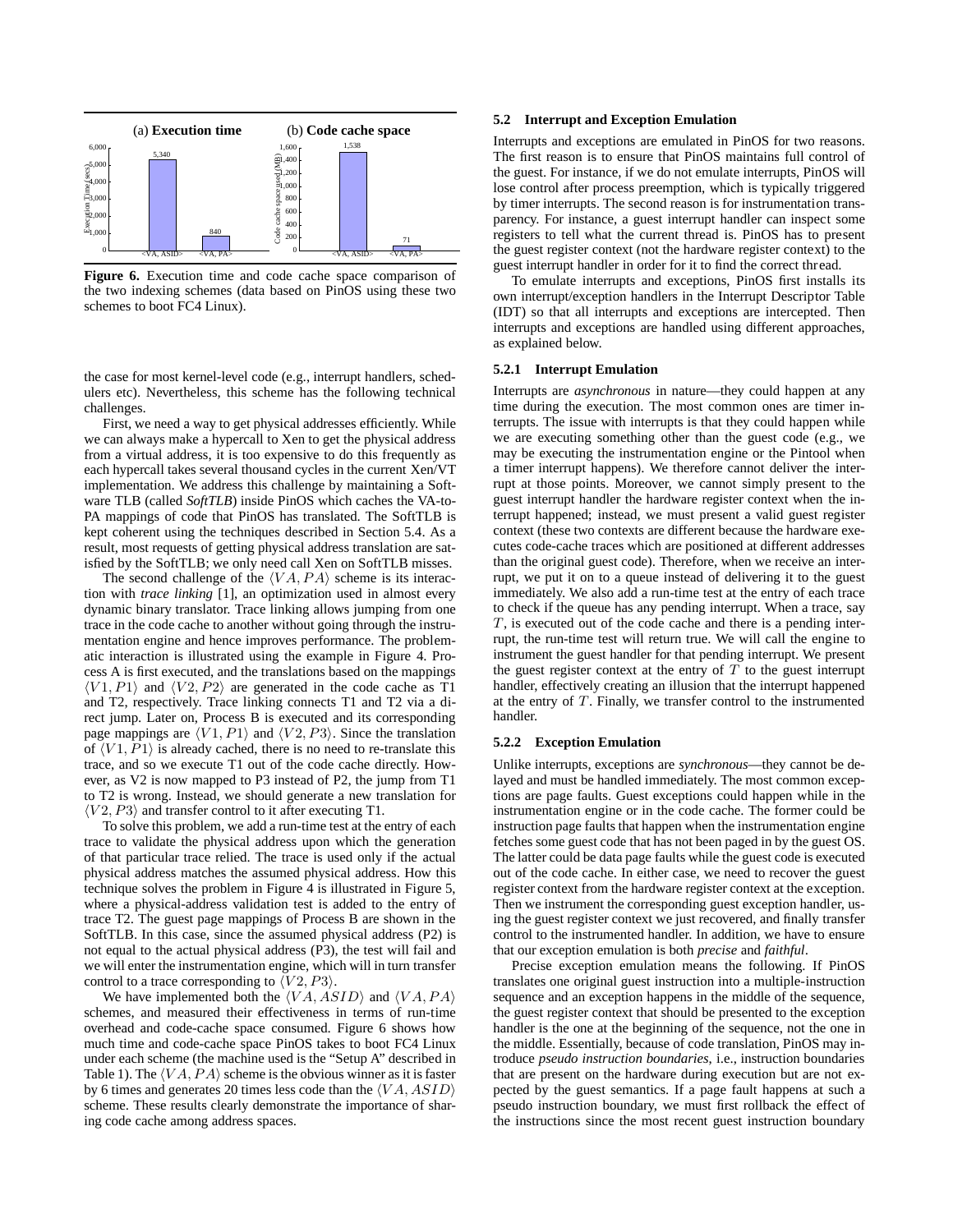

**Figure 7.** An illustration of the *Irreversible Segmentation* Problem.

before delivering the page fault to the guest page-fault handler. Implementing rollback in the code cache is highly complicated [6], mainly because of the need to maintain bookkeeping of how much and what kind of progress we have made since the last instruction boundary so that we can rollback that progress; nevertheless, it is relatively straightforward to implement rollback inside the instrumentation engine. For this reason, PinOS never generates any multiple-instruction translation inside the code cache; instead, all such multiple-instruction sequences are always emulated inside the instrumentation engine. And, we have implemented a stack-style logging mechanism inside the instrumentation engine to track all changes to the guest's register and memory state during emulation. Using this log, we can rollback to the last guest instruction boundary in case an exception occurs during emulation.

Faithful exception emulation means the following. When an instruction is executed, the OS may expect the hardware to raise a certain exception when some condition is met. Therefore, if the instruction is emulated by the instrumentation engine (instead of directly running on hardware), we should check all conditions and raise exceptions corresponding to the hardware semantics. One example is the emulation of the mov into ss instruction: we need to raise a general-protection fault if the segment sector ss has a value of 0.

#### **5.3 Virtualization of Segmentation Support**

Due to the memory requirements of PinOS, we need to steal not only virtual and physical pages but also segment descriptor table entries. Also, we need the ability to switch segment registers between guest and PinOS descriptor values as and when needed.

Segmentation state in the Intel x86 architecture consists of primarily a set of segment registers, CS, DS, ES, FS, GS and SS, and two tables, the global (GDT) and local (LDT) descriptor tables. The segment registers themselves consist of a *visible* segment selector part and a *hidden* segment descriptor cache. The hidden part is cached with a descriptor value from the entry in GDT/LDT that the selector points to. The descriptor cache may be out-of-sync with respect to the current descriptor value in the table, and software often depends on this semantic guarantee. In addition, while a load of a segment register loads both the visible and hidden parts, a store saves only the visible part. This asymmetry in saving and restoring results in the *irreversible segmentation problem* [12], where a segment register's value once replaced cannot be reversed.

A relevant instance of this problem is illustrated in Figure 7. Initially, the DS register has selector value 0x10. The corresponding GDT entry has a descriptor value A and the DS descriptor cache also has been loaded with the value A upon the register being loaded. Later, the guest writes B into this GDT entry. However, the DS de-



**Figure 8.** An illustration of how the *Irreversible Segmentation* problem is addressed.

scriptor cache continues to have the value A. But, when the instrumentation system saves and restores DS gratuitously, due to context switches from the code cache and back for example, the descriptor cache ends up being loaded with the new value B, whereas the guest expects it to still have the value A, because DS has not yet been explicitly loaded as far as the guest is concerned!

To address the irreversible segmentation problem and to enable stealing of descriptor table entries, we employ a segmentation virtualization scheme where only the descriptor caches of the guest system are shadowed instead of the entire descriptor tables being shadowed, a technique similar to the one proposed in VDebug [6]. PinOS maintains its own GDT, which is accessible by the underlying hardware. In this GDT, PinOS reserves some entries corresponding to the x86 segment descriptor caches. The rest of the entries in the table are available for PinOS's own use. As and when the guest explicitly loads segment registers, we copy guest segment descriptors into the corresponding cache entries in PinOS's GDT, and issue a segment register load instruction with the selector value modified to point to that cache entry. To implement this scheme, we use dynamic translation of the guest instruction stream to identify and emulate segment-selector-sensitive instructions. This scheme ensures preservation of guest-expected hardware semantics.

Figure 8 shows how this solution addresses the irreversible segmentation problem. The same instance as earlier is shown under the virtualization scheme we employ. This time, when the gratuitous load of the DS register is performed by the instrumentation system, DS is still loaded with the value A because that is what resided in the "hardware-accessible" (i.e., PinOS) GDT even though the guest GDT entry contained the new value B. This is because even though the guest GDT entries can keep changing upon guest writes, the PinOS GDT entries change only upon explicit segment register loads performed by the guest.

A major advantage of this scheme is that there is no need for tracking guest descriptor table writes [12], as we bring in descriptor values into the caches just-in-time, i.e., upon explicit guest loads of segment registers. The downside lies in the need to use dynamic translation and emulate all segment-selector-sensitive instructions, which increases the system's complexity significantly. However, we have observed that such instructions are usually dynamically rare, and that the scheme does not have a significant performance impact.

#### **5.4 Code Cache Coherence**

One of the most effective optimizations that make dynamic translation a viable technique is the reuse of translated code through the maintenance of a code cache. However, the reuse brings an important challenge: keeping the code cache coherent with respect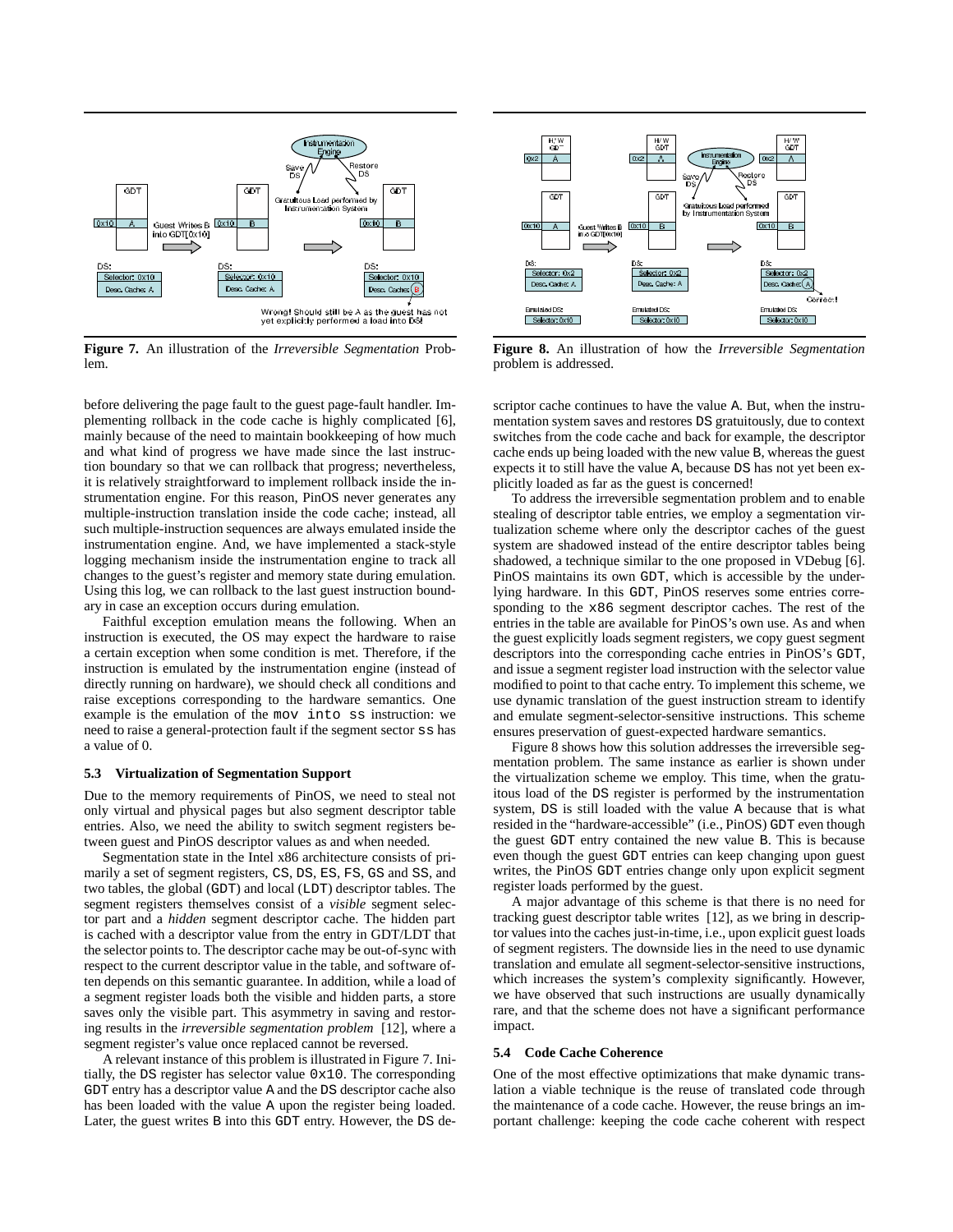to the original code. In a whole-system scenario, this challenge is two-fold: keeping the code cache coherent in the face of (self) modifying code and in the face of page mapping changes.

The *content* of a guest code-page may change after PinOS has cached code from that page on to the code cache. In such a situation, reusing the existing translation cache is *incorrect*. We address this problem using the standard write-monitoring solution. Whenever PinOS brings code from a page into the code cache, we mark that page non-writable. Writing to such a monitored page causes a page-fault. PinOS intercepts this page-fault exception, invalidates all translated code belonging to that page in the code cache, and then re-executes the write.

The write-monitoring technique we described above is a widelyemployed, standard technique in the application-level space. The application of this technique to an entire system instead of a single application process presents two important issues. The first is maintaining transparency from the guest operating system. We perform the marking of a page as non-writable in the *shadow* page table instead of in the *guest* page table, so that the write-monitoring is performed completely transparently from the guest. The second is the issue of ensuring correctness in the face of alternate mappings. It is not enough to mark the individual page-mapping corresponding to the virtual address of a code fragment that is being brought in to the code cache as non-writable. There may exist other pagemappings that map on to the same physical page because of pagesharing, for instance. No matter which mapping is used to perform the write, if the code-page content is ultimately changed, the code cache must be updated accordingly. Therefore, to ensure correctness of the code cache coherence solution, we must monitor not only that particular page-mapping, but also all present and *future* page-mappings that map on to that *physical page*. To implement such monitoring, we maintain a *reverse page-mapping table* that maps a physical page to all virtual pages that have been observed to map on to it. Thus, translated code present in the code cache is guaranteed to be coherent with respect to the *current* page content.

The code cache must also be kept coherent in the face of pagemapping changes, i.e., if the virtual page is mapped on to a different physical page, the code cache must be updated. As described in section 5.1, we index the code cache using the  $\langle VA, PA \rangle$  pair, and introduce a check block to ensure the currency of the  $\langle VA, PA \rangle$ mapping at every trace entry to solve the trace linking correctness problem. It turns out that this solution automatically ensures code cache coherence even in the face of page-mapping changes, because if the virtual page is mapped on to a different physical page, control would be passed to the fall-back strategy in the instrumentation engine upon execution of the check block in the incorrect translation.

In addition to keeping the code cache coherent, we must also keep the cached page-mappings in the SoftTLB coherent in the face of page-mapping changes by the guest. Xen already marks guest page-table pages read-only and thus tracks all writes to them. Therefore, to achieve SoftTLB coherence, we rely on Xen to inform PinOS with updates about page-mapping changes so that the SoftTLB that PinOS maintains can be updated accordingly.

## **6. Evaluation**

To demonstrate the usefulness of PinOS, we have ported two tools from Pin to PinOS. One is a code profiler called *Insmix* while the other is a cache simulator called *CMP*\$*im*. In this section, we present some analysis results obtained from these tools. We also present an evaluation of the performance overhead of PinOS.

| <b>Setup</b> | <b>Hardware</b>  | Xen Dom0  | <b>Xen DomU</b> |
|--------------|------------------|-----------|-----------------|
|              |                  | (Host OS) | (Guest OS)      |
| A            | 2.40GHz.         | FC5 with  | FC4 with        |
|              | Core 2 Duo 6600, | XenoLinux | Linux           |
|              | 4096KB L2 Cache  | Kernel    | Kernel          |
|              | 2GB Memory       | 2.6.16    | 2.6.11          |
| R            | 2.80GHz.         | FC4 with  | FC4 with        |
|              | Pentium D.       | XenoLinux | Linux           |
|              | 2048KB L2 Cache  | Kernel    | Kernel          |
|              | 4GB Memory       | 2.6.16    | 2.6.11          |

**Table 1.** Experimental Setup

| <b>Benchmark</b><br><b>Short Name</b> | <b>Benchmark</b><br><b>Full Name</b> | <b>Run With</b><br><b>Parameters</b> | Run<br>On |
|---------------------------------------|--------------------------------------|--------------------------------------|-----------|
| FC4-Boot                              | FC4-Linux Booting                    | Default                              | A         |
| Apache                                | ab Benchmark on                      | $n = 50000$                          | A         |
| Bench                                 | Apache httpd 2.2.3                   |                                      |           |
| <b>AlterTable</b>                     | MySQL test-alter-table               | Default                              | B         |
| <b>ATIS</b>                           | MySQL test-ATIS                      | Default                              | B         |
| <b>BigTables</b>                      | MySQL test-big-tables                | Default                              | B         |
| Connect                               | MySQL test-connect                   | $10000 - loop$                       | B         |
| Create                                | MySQL test-create                    | $1000 - loop$                        | B         |
| Select                                | MySQL test-select                    | $1000$ -loop                         | B         |
| Wisconsin                             | MySQL test-wisconsin                 | Default                              | B         |

**Table 2.** Benchmark Details

#### **6.1 Experimental Setup**

All the results we present in this section were obtained on two machines<sup>2</sup> equipped with Intel VT support and installed with the Xen VMM. Table 1 shows the configurations of the two machines, called setup *A* and *B*.

We performed experiments on several benchmarks, including the boot procedure of FC4-Linux, Apache ab benchmark, and MySQL sql-test benchmark suite. They were picked for their relatively large portion of execution time spent in the kernel. Table 2 shows the details of these benchmarks, along with the short names we use in the rest of this section.

## **6.2 Insmix**

Insmix is a code profiler that collects two pieces of information about program execution. The first is the dynamic frequency of each instruction opcode executed in the program. The second type is the dynamic frequency of all basic blocks executed. Insmix has been used to compare the quality of code generation of different compilers. It has also been used to identify the hot basic blocks in programs for optimization. In the PinOS version, Insmix collects this information in both user and kernel space, and reports them separately in the output file.

Figure 9 shows the user-level vs. kernel-level distribution of dynamic instruction counts obtained by running the Insmix tool on each of our benchmarks. While the kernel-level instructions account for as high as 65% of overall instructions executed in the case of MySQL test-create benchmark, and as high as 40-45% in the case of FC4-Linux boot and Apache ab benchmark, they account for a smaller, yet significant, portion of overall instructions in the rest of the cases. This analysis suggests that while instrument-

<sup>2</sup> The results were obtained on two machines due to lack of time to run all the experiments on the same machine.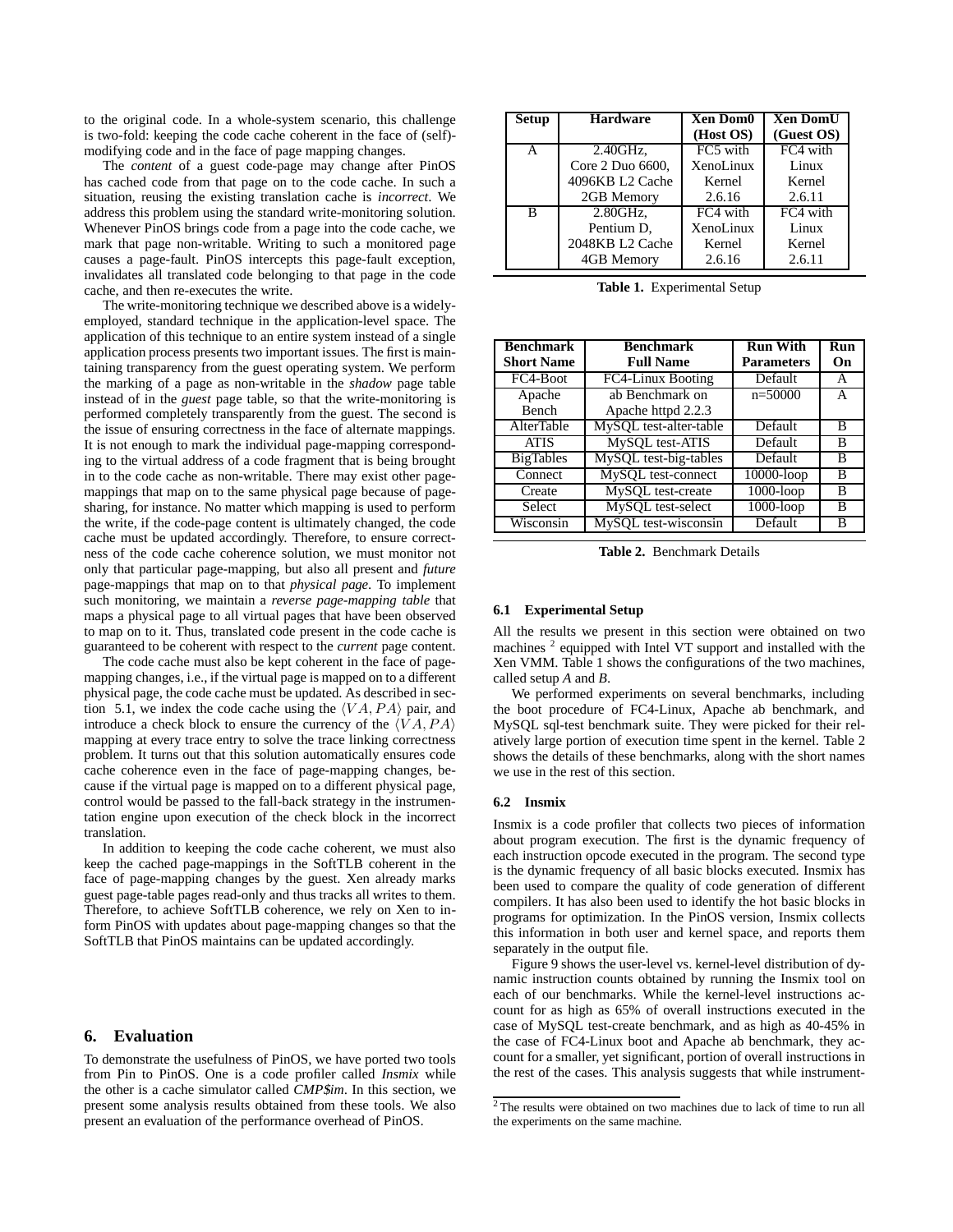

**Figure 9.** User/kernel distribution of instructions obtained by running the Insmix tool on various benchmarks using PinOS.

ing a subject execution, instrumenting kernel-level instructions as well can be important, and in some cases may be even inevitable.

Table 3 shows the analysis results obtained by running the Insmix tool on MySQL test-alter-table benchmark. The results shown include the top five most frequently executed basic-blocks in the Linux kernel while running MySQL test-alter-table, along with their mapped symbol identifiers, the dynamic execution count observed, the number of instructions contained in that basic-block, and finally, the contribution of that basic-block to overall dynamic instruction count. Among these basic-blocks, the second one serves as an interesting observation: more than a third of a percent of overall instructions executed belong to a basic-block in the function *ext3 do update inode*, which is expected given that the MySQL test-alter-table benchmark would have to update disk files frequently.

Table 4 shows the opcode frequency of all x86 privileged instructions observed while running the Insmix tool on MySQL testalter-table and on FC4-Boot. The Insmix tool was able to gather the dynamic instruction counts, grouped by opcode for the entire instruction set. Here we show only counts for the privileged subset of the x86 instruction set. Note that the tool was not written to be able to distinguish between different kinds of *MOV* instructions, and hence could not gather the counts in the case of *MOV* from/into control registers (CR) and debug registers (DR). The results reveal that some *system state setup* instructions like *LGDT* (Load Global Descriptor Table register) and *LLDT* (Load Local Descriptor Table register) are encountered a few times during the boot procedure, but never encountered later. On the other hand, the *CLI* (Clear Interrupt bit), *STI* (Set Interrupt bit) and *IRETD* (Interrupt Return, usually used for returning to user-level from a system call) instructions are encountered hundreds of thousands of times during execution of both benchmarks.

## **6.3 CMP\$im**

CMP\$im is a detailed cache simulator that models a multi-level cache hierarchy, including both instruction and data caches. It can model private and shared caches on a multi-core system, although in its current PinOS version only single-core systems are modeled. CMP\$im with PinOS simulates cache accesses from both user and kernel code. To distinguish accesses to distinct data that have same virtual addresses, we use physical addresses as cache tags.

| <b>Bbl Addr</b> | <b>BBI</b> Symbol    | Count    | #Insts                | Inst. $%$ |
|-----------------|----------------------|----------|-----------------------|-----------|
|                 |                      |          |                       | Contrib.  |
| c0111a40        | $delay$ - $pit+0x1a$ | 93531291 | 2                     | 1.17%     |
| c8aac20b        | ext3 do update       | 10177398 | 6                     | 0.38%     |
|                 | $inode+0x82$         |          |                       |           |
| c011d58f        | $might_s$ leep+0x2a  | 5170776  | $\tilde{\mathcal{L}}$ | 0.16%     |
| c011d57f        | $-might_sleep+0x1a$  | 5170776  |                       | 0.13%     |
| c011d565        | might sleep          | 5170776  | 10                    | 0.32%     |
|                 |                      |          |                       |           |

**Table 3.** Top five hottest basic-blocks in the Linux kernel obtained by running the Insmix tool on MySQL test-alter-table benchmark using PinOS. The column "Inst. % Contrib." is the percentage of instructions contributed by that basic block (i.e. "Count"  $\times$ "#Insts") with respect to the total instruction count.

| Priv.<br>Instr | Alter<br>Table | FC4<br><b>Boot</b> | Priv.<br>Instr   | <b>Alter</b><br>Table | FC4<br><b>Boot</b> |
|----------------|----------------|--------------------|------------------|-----------------------|--------------------|
| CLI.           | 8912950        | 2806991            | LGDT             |                       | 2                  |
| <b>STI</b>     | 2217286        | 845921             | LLDT             | 0                     | $\overline{c}$     |
| <b>IRETD</b>   | 599646         | 574204             | <b>LIDT</b>      | 0                     | $\overline{c}$     |
| <b>OUT</b>     | 551209         | 57181              | <b>LTR</b>       | 0                     |                    |
| OUTSW          | 990104         | 9824               | <b>INVD</b>      | 0                     | 0                  |
| IN             | 311762         | 31994              | WBINVD           | 0                     | $\Omega$           |
| <b>INSW</b>    | 240            | 48403              | <b>RDMSR</b>     | 0                     | 15                 |
| HI T           | 207            | 4458               | WRMSR            | $\Omega$              | 0                  |
| <b>INVLPG</b>  | 619            | 54923              | <b>RDPMC</b>     | 0                     | 0                  |
| <b>CLTS</b>    | 1350           | 80                 | LMSW             | 0                     | 0                  |
| <b>RDTSC</b>   | 7043           | 1777               | <b>MOV CR/DR</b> | NA                    | NA                 |

**Table 4.** Opcode frequency of all x86 privileged instructions obtained by running the Insmix tool on MySQL test-alter-table and FC4-Boot using PinOS.

We ran CMP\$IM on MySQL (using "test-create" with a loop count of 1000) with a simulated cache configuration of separate 32KB D-cache and 32KB I-cache, a 512KB unified L2-cache, and a 4MB unified L3 cache. Figure 10 shows various metrics on the D-cache behaviors varying over time. We show the results with whole-system simulation in Figure 10(a) and the results with user-mode only simulation in Figure 10(b). First, we note that the whole-system simulation has over 3 billion instructions while the user-mode only simulation has only 1.1 billion instructions. Second, in terms of both misses/1000 instructions and miss rate, the whole-system simulation has different phase behaviors than the user-mode only simulation, although their running averages are similar. This result indicates that memory accesses from the kernel do have measurable impact on cache behavior, and that wholesystem instrumentation helps obtain a more accurate picture while performing architectural simulation.

#### **6.4 Performance Evaluation**

Figure 11 shows the performance slowdown of PinOS relative to native execution. The first bar in each case corresponds to the PinOS run with no instrumentation, which we call *NullTool*, and the second bar corresponds to the PinOS run with instrumentation being performed by the *Insmix* tool. As can be seen from the figure, while the NullTool slowdown is as little as 12x and 20x in the cases of AlterTable and Create respectively, it is as high as 120x in the case of Wisconsin, and ranges around 50-60x in most of the other cases. The Insmix slowdown is approximately 20-30% more than the NullTool slowdown, because of the extra instrumentation overhead incurred during execution.

Figure 11 also shows the breakup of slowdown in terms of contributions by the two alternately executing components of PinOS: code cache and instrumentation engine. The results indicate that the instrumentation engine accounts for over 60-70% of the perfor-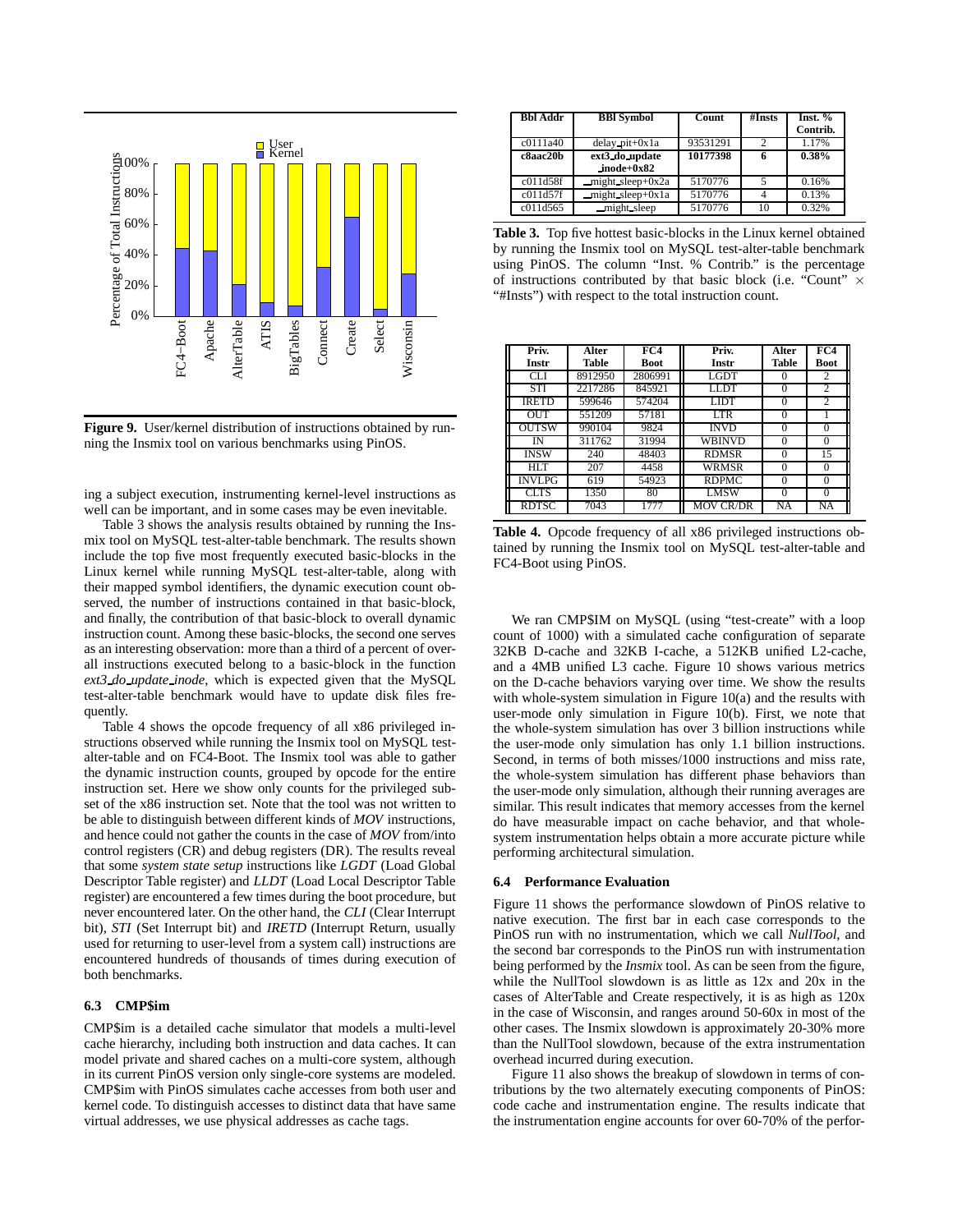

**Figure 10.** D-cache behaviors of MySQL collected via CMP\$im. The x-axis is number of instructions simulated in billions. The yaxis has four metrics: (1) number of memory accesses per 1000 instructions, (2) number of misses per 1000 instructions, (3) miss rate, and (4) percentage of evicted cache lines that are never referenced again in the future. For each metric, the dots represent phase behaviors (one dot per million instructions) while the dashed line is the running average.

mance overhead in all the cases. The instrumentation engine may be entered for several reasons, the two main ones being code compilation and instruction emulation. As future work, we hope to obtain more detailed results to help understand the individual contributions by these tasks towards the overall performance overhead.

Finally, the instrumentation overhead of PinOS reported here is significantly higher than the one reported for user-level Pin [19]. There are three main reasons. First, the benchmarks we chose for PinOS evaluation have much less code reuse than the SPEC2000 benchmarks used in the evaluation of user-level Pin. As a result, the dynamic compilation overhead contributes more to the overall performance in our results. Second, there are two additional run-time tests<sup>3</sup> in each code-cache trace generated by PinOS than by userlevel Pin. Third, PinOS emulates many more instructions via the instrumentation engine than user-level Pin. Bringing the overhead of PinOS closer to the level of Pin is on our future work agenda. Nevertheless, we don't view the current level of high overheads as a significant concern, considering that our focus has not been on tuning performance so far. Our focus has rather been on building a new kind of instrumentation framework in the first place.

## **7. Related Work**

In this section, we discuss how our system differs from (or builds upon) various systems that either perform dynamic instrumentation or use software dynamic translation (SDT) or both, as well as systems that simulate, emulate or virtualize machines.

Dynamic optimization systems such as Dynamo [1] and Mojo [9] employ software dynamic translation to perform run-time optimization to improve the performance of native binaries.

SDT infrastructures such as DynamoRio [4], Strata [25],[18] and Walkabout [10] offer a general framework to build new tools that use dynamic binary translation to perform a variety of tasks including optimization, reference monitors and architectural simulation. For example, program shepherding [17] employs the DynamoRio infrastructure to build a tool that enforces security policies on execution of untrusted binaries by monitoring control flow transfers. Another instance is Strata being employed to build a high-performance architectural simulator through a framework of trigger-action mechanisms.

Shade [11] uses SDT to implement high-performance instruction set simulators. However, both Shade and the architectural simulators built with Strata are user-level only simulators.

SDT is employed to build dynamic binary analysis and instrumentation frameworks in the case of Valgrind [23], Pin [19], Nirvana [3] and HDTrans [26]. Valgrind uses sophisticated SDT to perform heavyweight dynamic binary analysis which can be used for performance measurements, profiling, memory analysis and debugging. Pin is a dynamic binary instrumentation tool that provides a high-level API for run-time instrumentation of programs that can be used towards computer architecture research and education, among other things. Nirvana is a run-time framework that can collect a complete user-mode trace of a program's execution that can be re-simulated deterministically. HDTrans is a lightweight dynamic instrumentation system for the IA-32 architecture. Both Valgrind and Pin offer rich APIs towards making their frameworks easily programmable. In all these cases, the instrumentation is performed only on user-level code. That is, all system calls are treated as black-box instructions as far as instrumentation is concerned.

On the other hand, while there do exist a slew of instrumentation frameworks that can instrument *operating systems*, they are mostly *probe-based*, i.e., given a program location that is to be instrumented, they insert *probes* at those locations in-place in the subject binary. The probe can be either a breakpoint instruction or a "software breakpoint" instruction, such as a jump or call to an alternate location. In either case, the destination of the probe instruction would be an instruction sequence that performs instrumentation, executes the originally replaced instruction, and then returns control back to the caller. In most cases, the probes can be inserted, enabled and disabled dynamically. Examples include KernInst [28], DynInst [5], LTT (Linux Trace Toolkit) [31], DProbes [21], KProbes [8], DTrace [7] (on Solaris), and SystemTap [24] (which is the equivalent of DTrace in the Linux world). These tools differ in several ways with respect to our SDT-based wholesystem dynamic instrumentation approach. First, these frameworks are usually meant for instrumentation at function boundaries and such, but are generally not suitable for very fine-grain instrumentation. Second, because of their probe-placing mechanism, they generally have limitations about where instrumentation can be added

<sup>3</sup> One test is for validating the page mapping (see Section 5.1 and the other is for checking if there is any pending interrupt (see Section 5.2)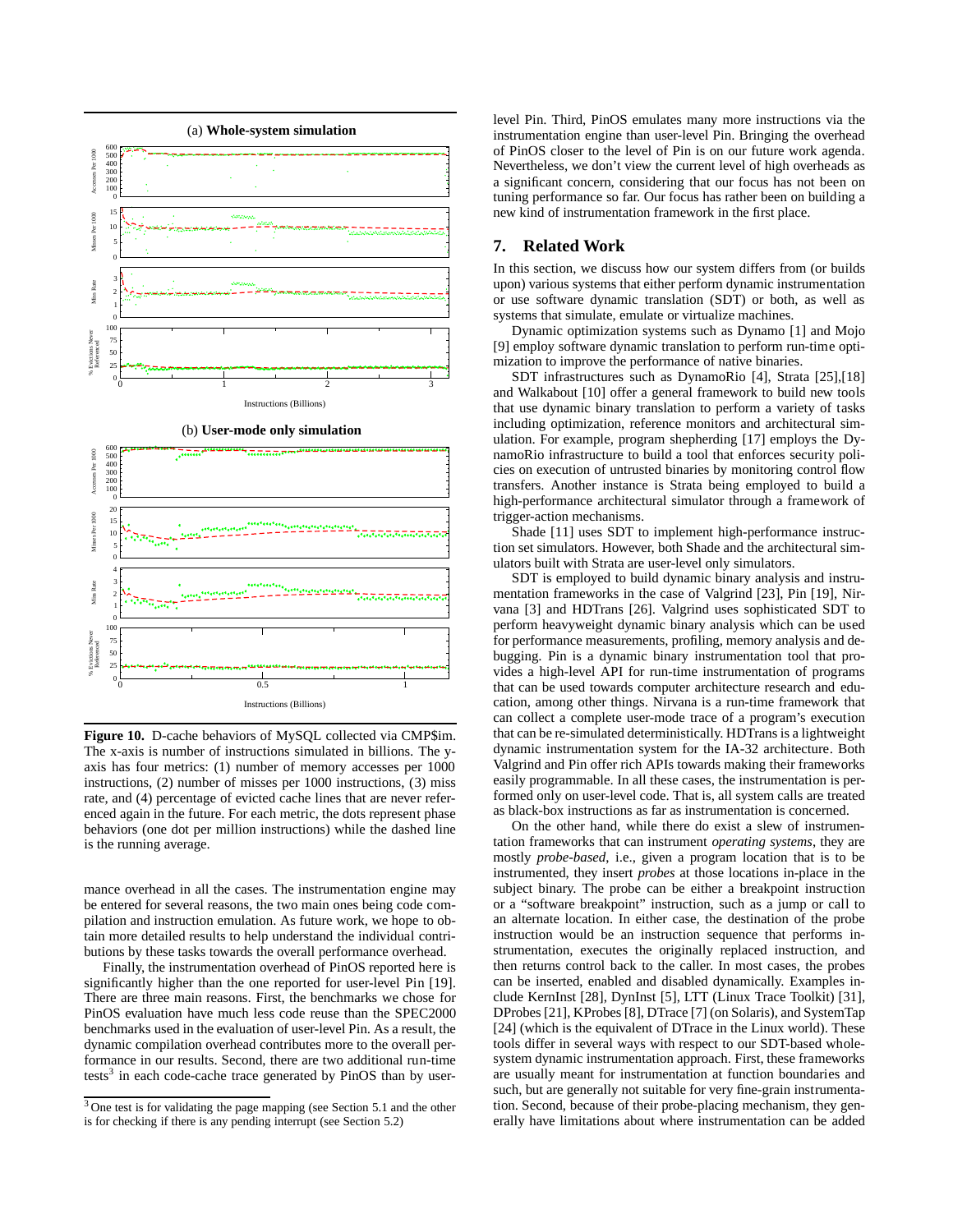

**Figure 11.** Performance overhead of PinOS on various benchmarks (AlterTable, ATIS, BigTables, Connect, Create, Select and Wisconsin are individual test cases of the MySQL sql-test benchmark suite). The first bar in each case corresponds to a NullTool run and the second bar corresponds to an Insmix run. Each bar further shows the breakup of contributions by code cache execution and by instrumentation engine execution.

on variable instruction-sized architectures such as x86. Third, perhaps most importantly, these frameworks are not suitable to be used for *pervasive* instrumentation such as memory checkers and instruction tracers as this would amount to placing probes at every (memory) instruction that is potentially executed. Finally, these frameworks are OS-specific (e.g., DTrace on Solaris vs. SystemTap on Linux) as their instrumentation engines are built in to the OS being instrumented.

Bochs [16] is an open-source IA-32 PC emulator. Another fullmachine emulator is QEmu [2], which uses dynamic translation to implement a fast machine emulator capable of emulating several CPUs on several hosts. While both these systems can emulate the entire machine, they do not facilitate general instrumentation, nor do they provide a programmable framework for performing instrumentation.

Simics [20] is a full machine simulation platform. It provides an API for extensibility in terms of adding new plug-in device models, etc. But, it does not seem straightforward to adapt this API to be used as a programmable instrumentation framework.

Perhaps the closest to our work is Embra [30], which employs whole-system SDT to perform full-machine simulation of a MIPS machine. As they had to overcome the challenges of performing whole-system dynamic translation, they had to solve problems that are similar to the ones we addressed. For instance, they too had to address the complications posed by trace linking in the presence of tricky page mappings. Apart from the technical difference that it did not have to deal with the presence of variable instruction sizes of the x86 architecture, it does not seem to provide a programmable framework for a user to easily build a tool to perform dynamic whole-system instrumentation.

VMware [12] is a full-system virtual machine emulator that uses a combination of native execution for non-privileged code and dynamic translation to emulate privileged-mode behavior. Xen [14] avoids the need to perform dynamic translation by employing *paravirtualization* (which was originally proposed by Denali [29]), i.e., performing modifications to the guest system to make it *Xen-aware* or *Xen-friendly*. Recently, with the help of hardware-assisted virtualization technology such as Intel VT [22], Xen 3.0 [13] can provide the virtualization service to *unmodified* guests. Both VMware and Xen share Bochs and QEmu's goal of simply providing an illusion of a full-machine to their users, and do not facilitate dynamic instrumentation.

## **8. Conclusion and Future Work**

We have presented PinOS, an extension of the Pin dynamic instrumentation framework, for whole-system dynamic instrumentation. By running inside the Xen virtual machine environment using the Intel VT hardware support, PinOS can instrument unmodified operating systems. And by using software dynamic translation techniques, PinOS is able to instrument at a finer granularity and more pervasively than other whole-system instrumentation frameworks. We have demonstrated how PinOS could be used for system-wide program analysis and architectural studies with a code profiler and cache simulator built on top of PinOS.

Future work includes porting PinOS to other platforms, such as 64-bit x86, multiprocessors, and Windows. We are also working on improving our time virtualization techniques and instrumentation performance.

# **Acknowledgments**

We thank the reviewers of VEE 2007 for their helpful critique and comments. We thank the entire Pin team at Intel for giving us a robust Pin to start with. Thanks to Mark Charney for helping us better understand Xed (the x86 encoder/decoder used by Pin and PinOS) and for fixing Xed issues very promptly. Thanks to Greg Lueck for many helpful discussions, especially about signals, and for fixing related bugs in Pin. Thanks to Robert Cohn and Vijay Janapareddi for helpful discussions. We thank Prof. Jonathan Shapiro and Swaroop Sridhar (The Johns Hopkins University) for many many helpful discussions and collaboration on initial ideas about x86 segmentation virtualization, among other things.

## **References**

- [1] BALA, V., DUESTERWALD, E., AND BANERJIA, S. Dynamo: A transparent dynamic optimization system. In *Proc. 2000 ACM SIGPLAN Conference on Programming Language Design and Implementation* (June 2000), pp. 1–12.
- [2] BELLARD, F. QEMU, a Fast and Portable Dynamic Translator. In *Proc. 2005 USENIX Annual Technical Conference – FREENIX Track* (2005), pp. 41–46.
- [3] BHANSALI, S., CHEN, W.-K., D. JONG, S., EDWARDS, A., MURRAY, R., DRINIC, M., MIHOCKA, D., AND CHAU, J. Framework for Instruction-level Tracing and Analysis of Program Execution. In *Proceedins of the Second International Conference on Virtual Execution Environments* (June 2006), pp. 154–163.